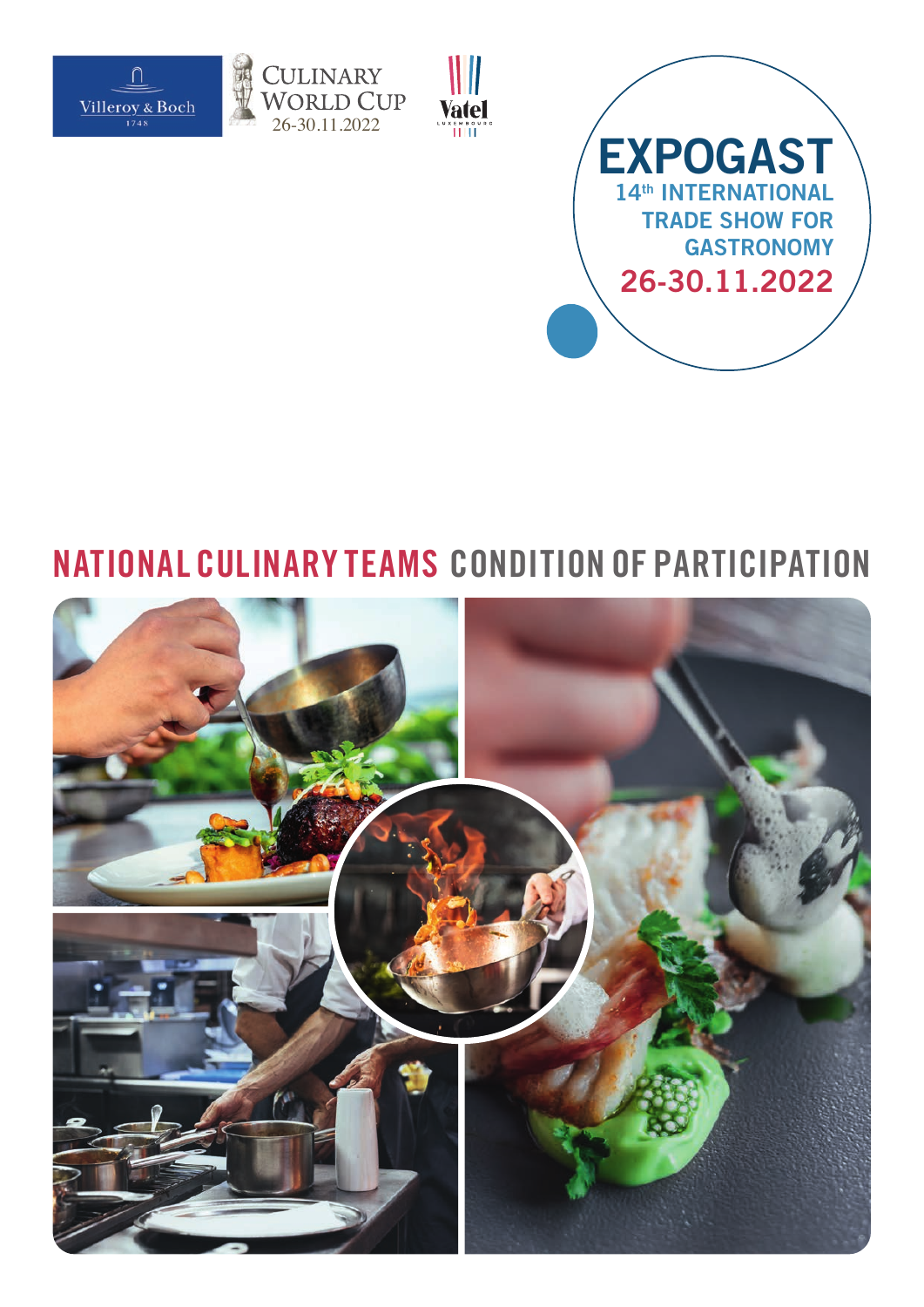



Organiser and responsible supervisor of the international culinary exhibition EXPOGAST 2022 Villeroy & Boch - Culinary World Cup: Vatel Luxembourg, Association of professional chefs of the Grand Duchy of Luxembourg, Amitié Gastronomique Francois Vatel.

For all information concerning the competition in relation to EXPOGAST 2022 Villeroy & Boch - Culinary World Cup please check our website **www.vatel.lu** or contact us by email: **cwc@pt.lu**













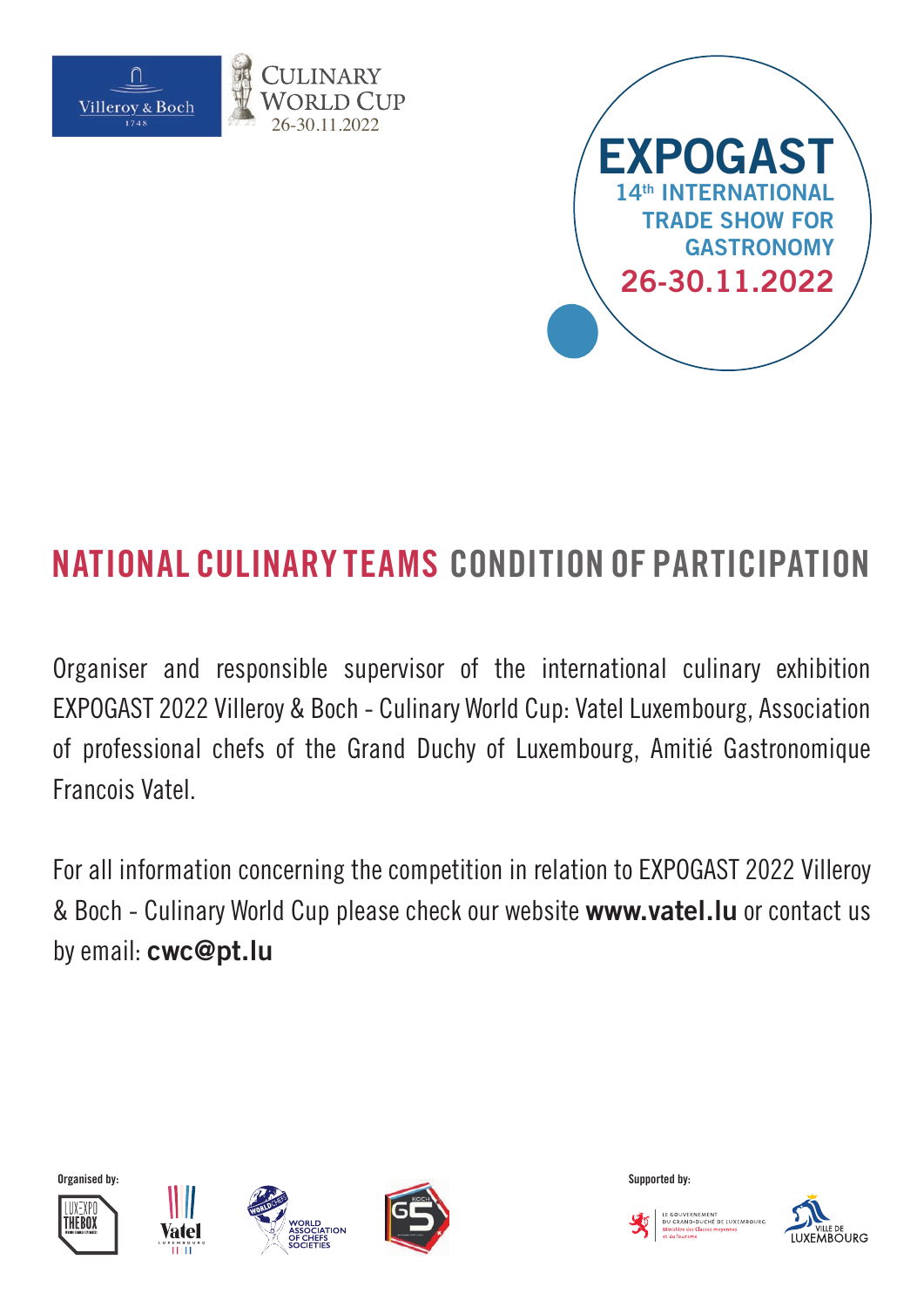

| <b>Duration</b>                                    | The Expogast 2022 - Villeroy&Boch Culinary World Cup takes place from Saturday 26 <sup>th</sup> of November to Wednesday<br>30 <sup>th</sup> of November 2022 at Luxexpo The Box, Luxembourg-Kirchberg.                                                                                                                                                                                                                                                                      |  |  |
|----------------------------------------------------|------------------------------------------------------------------------------------------------------------------------------------------------------------------------------------------------------------------------------------------------------------------------------------------------------------------------------------------------------------------------------------------------------------------------------------------------------------------------------|--|--|
| <b>Opening hours</b>                               | Daily exhitibition hours are:<br>for participants from 5.00 am to 9.30 pm<br>for visitors from 11.00 am to 9.00 pm                                                                                                                                                                                                                                                                                                                                                           |  |  |
| <b>Opening Ceremony</b>                            | The national teams are going to be officially introduced during the opening ceremony which takes place on Friday<br>25 <sup>th</sup> of November 2022 at 5.00 pm at Luxexpo The Box.<br>(For organizational matters, changes might be possible)                                                                                                                                                                                                                              |  |  |
| <b>Closing Ceremony</b>                            | The award ceremony and the announcement of the Expogast 2022 - Culinary World Cup winners will take place on<br>Thursday 1 <sup>st</sup> of December 2022 at 2.00 pm at Luxexpo The Box.<br>(For organization matters, changes might be possible)                                                                                                                                                                                                                            |  |  |
| <b>Daily Ceremony</b>                              | The daily ceremony with the announcement of the medals and diplomas of the day (cold exhibition) takes place on<br>each competition day at 5.00 pm. (For organization matters, changes might be possible)                                                                                                                                                                                                                                                                    |  |  |
| Outfit of the team of the<br>national teams        | The members of the national teams are required to wear their cooking outfit, including chef hat during all<br>the ceremonies.                                                                                                                                                                                                                                                                                                                                                |  |  |
| <b>Registration</b>                                | Online registration must be done via www.vatel.lu.<br>For further information or questions in relation to the online registration, contact us by email: cwc@pt.lu.                                                                                                                                                                                                                                                                                                           |  |  |
| <b>Registration ends on</b><br>February 28th, 2022 | The final and complete registration with the nominal announcement of the teams and its members musr be made<br>until the 28 <sup>th</sup> of February 2022.                                                                                                                                                                                                                                                                                                                  |  |  |
|                                                    | The team has to send a picture in color of the whole team by mail to cwc@pt. Iu until the $31^{st}$ of August 2022<br>for a publication. The menu proposal has to be submitted by email to cwc@pt.lu until the 31 <sup>st</sup> of August 2022.                                                                                                                                                                                                                              |  |  |
|                                                    | The national teams are required to pay a participation fee of 500 Euros plus a deposit of 1000 Euros. The deposit<br>will be refunded at the end of the competition if the team manager can present a handover in due form of the<br>kitchen and of the professionally correct execution of the hot kitchen competition in the Restaurant of Nations and<br>the Chefs Table.<br>Money won't be refunded in case of no show and if the requested program is not accomplished. |  |  |
|                                                    | The payment (fee plus deposit) must be done via online payment during the registration procedure<br>(VISA, MASTERCARD). The team can only participate if the total amount of 1500 Euro has been confirmed. Transfer<br>costs are at the expense of the team.                                                                                                                                                                                                                 |  |  |
|                                                    | The registration fee includes 10 entry tickets for the whole lenght of the exhibition.                                                                                                                                                                                                                                                                                                                                                                                       |  |  |
|                                                    | All the needed documents such as entry tickets will be handed out in the VATEL office Entrée Nord at Luxexpo<br>The Box, Luxembourg-Kirchberg up on Thursday the 24 <sup>th</sup> November 2022 from 10:00 am onwards.                                                                                                                                                                                                                                                       |  |  |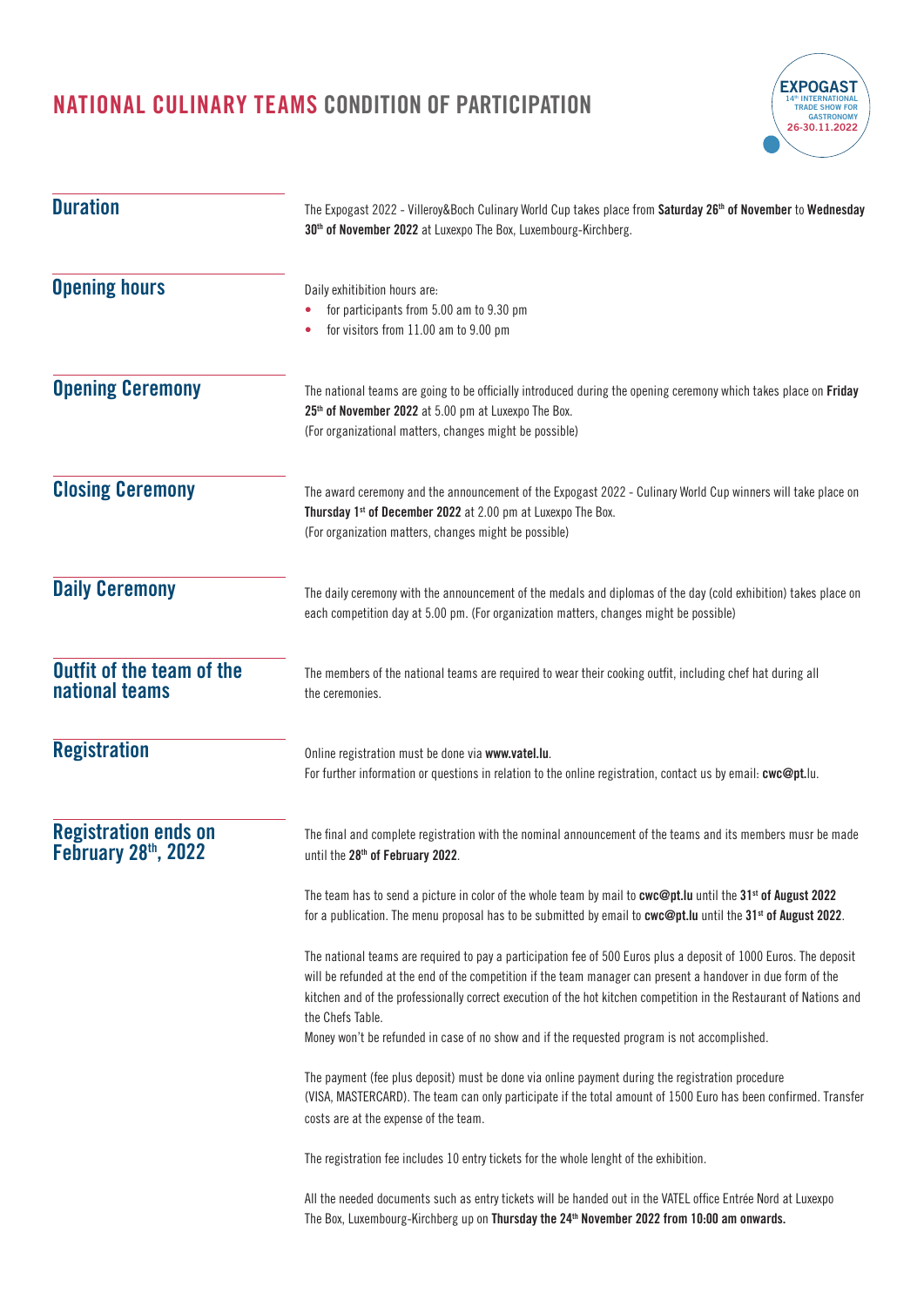

| <b>Registration modifications</b> | Once the registration is compete, the team will be sent an e-mail including its login and password information in in<br>case the team might modify its registration (free of charge) before October 1 <sup>st</sup> 2022.<br>Passed that date, the request for further changes can only to be processed by mail cwc@pt.lu or during the<br>competition in the jury administration office. Any changes will be charged at 50 Euro each. This payment must be<br>done at the registration desk upon arrival or for later changes in the jury administration office.                                                                                                                                 |  |  |
|-----------------------------------|---------------------------------------------------------------------------------------------------------------------------------------------------------------------------------------------------------------------------------------------------------------------------------------------------------------------------------------------------------------------------------------------------------------------------------------------------------------------------------------------------------------------------------------------------------------------------------------------------------------------------------------------------------------------------------------------------|--|--|
| <b>Accommodation</b>              | The teams need to book their accommodation on their own. The organizer will reimburse the costs of maximum<br>40 Euros per person for a limited period of 6 nights and 6 persons for a total of maximum 1440 Euros. Refund will<br>only be possible against presentation of the original invoice of the hotel (for a stay during competition days).                                                                                                                                                                                                                                                                                                                                               |  |  |
| <b>Customs</b>                    | Generally, there should be no problem with the import of goods in limited quantities into the Grand-Duchy of<br>Luxembourg.<br>From overseas, the regulations have to be strictly respected. Each participant receives - upon request - a participa-<br>tion card, which has to be shown at customs upon request. All imported goods comply the health and hygienic food<br>regulations as defined by the EU.                                                                                                                                                                                                                                                                                     |  |  |
| <b>Material costs</b>             | Material and decoration costs related to the exhibition are at the expense of the team.                                                                                                                                                                                                                                                                                                                                                                                                                                                                                                                                                                                                           |  |  |
|                                   | <b>NATIONAL TEAMS</b>                                                                                                                                                                                                                                                                                                                                                                                                                                                                                                                                                                                                                                                                             |  |  |
| <b>Team composition</b>           | Only national associations which are member of Worldchefs are allowed to register a national team. A country can<br>only be represented by one national team.<br>A national team consists of 6 members and 4 helpers. The organizer will not pay for the helpers neither give them<br>medals in case the team will be awarded some.<br>The team must be composed of the same members for both programs "Chefs Table" and hot kitchen competition<br>"Restaurant of Nations".<br>For organizational matters, the surnames and names of the 6 team members and the maximum of 4 helpers must<br>be submitted at registration. The judges' folders include the 6 names from the active team members. |  |  |
| <b>Program requirements</b>       | The national teams prepare the following two-part program:<br>1 day "Chefs Table"<br>1 day hot kitchen program in the "Restaurant of Nations"                                                                                                                                                                                                                                                                                                                                                                                                                                                                                                                                                     |  |  |
|                                   | The respective day of work in the "Restaurant of Nations" and "Chefs Table" will be determined by drawing at the<br>Spring Fair held at Luxexpo The Box in the first months of 2022. Place and date of the drawing will be notified in a<br>timely manner.                                                                                                                                                                                                                                                                                                                                                                                                                                        |  |  |
|                                   | The competition schedule is set as follows:<br>Hot kitchen - Saturday 26 <sup>th</sup> November<br>→ Chefs table - Tuesday 29th November<br>→ Chefs table - Wednesday30 <sup>th</sup> November<br>Hot kitchen - Sunday 27th November<br>Hot kitchen - Monday 28 <sup>th</sup> November<br>→ Chefs table - Saturday 26 <sup>th</sup> November<br>Hot kitchen - Tuesday 29th November<br>$\rightarrow$ Chefs table - Sunday 27 <sup>th</sup> November<br>Hot kitchen - Wednesday 30 <sup>th</sup> November<br>→ Chefs table - Monday 28 <sup>th</sup> November                                                                                                                                      |  |  |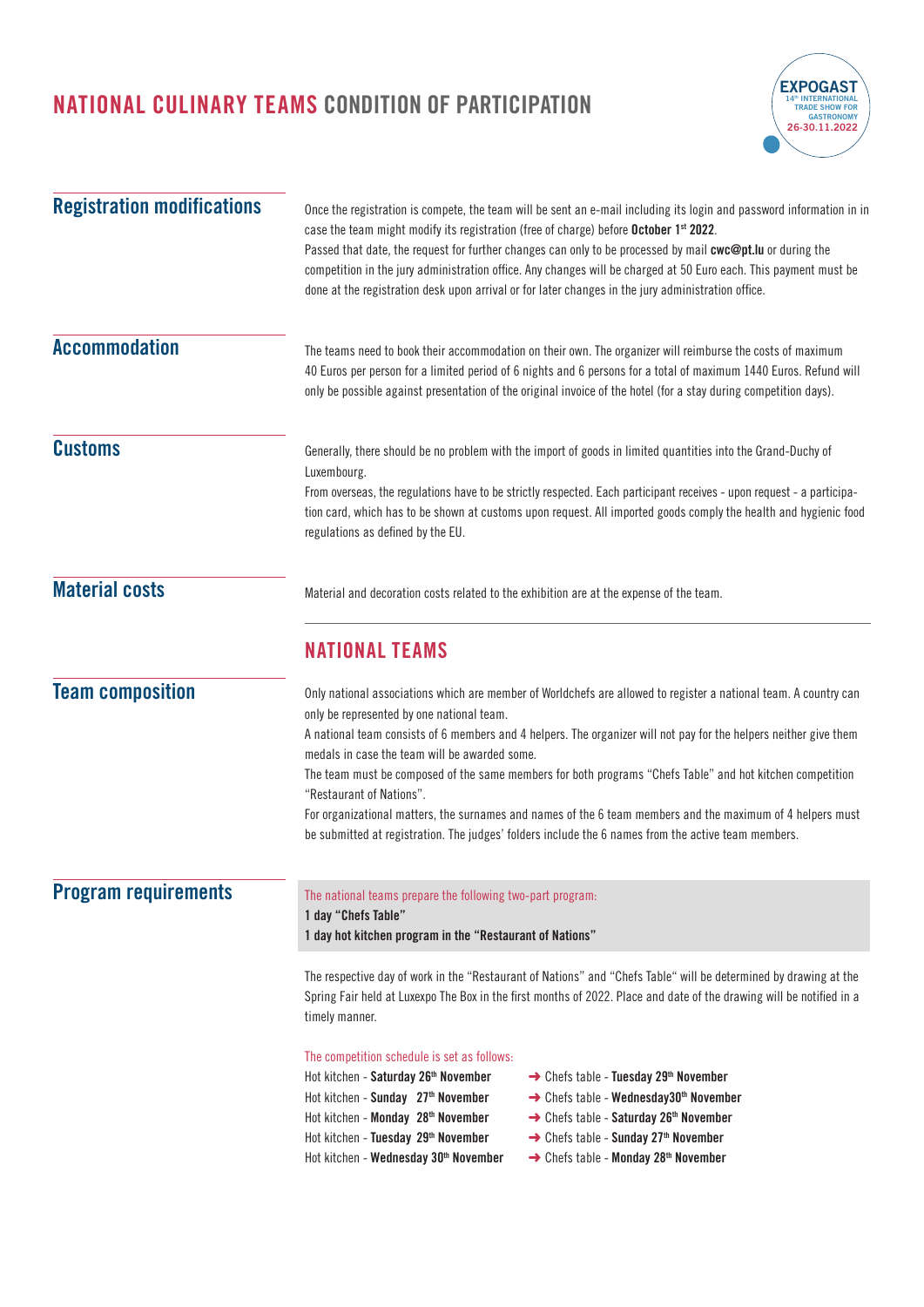

| <b>Goods and raw materials</b>                  | In Luxembourg you can purchase all goods and raw materials in high quality that you might require for your<br>preparation of the exhibits. It is recommended that orders are made in advance, the participants can receive a list<br>of special shops upon request. The competitor must procure all products by her-/himself.<br>Black listed products are prohibited.                                                                                                                                                                                                                                                                                                                                                                                                                                                                                                                                                                                                                                                                                                      |  |  |  |
|-------------------------------------------------|-----------------------------------------------------------------------------------------------------------------------------------------------------------------------------------------------------------------------------------------------------------------------------------------------------------------------------------------------------------------------------------------------------------------------------------------------------------------------------------------------------------------------------------------------------------------------------------------------------------------------------------------------------------------------------------------------------------------------------------------------------------------------------------------------------------------------------------------------------------------------------------------------------------------------------------------------------------------------------------------------------------------------------------------------------------------------------|--|--|--|
| <b>Preparation kitchen</b><br>for mise en place | The teams have to organize the workplace for the preparation and mise en place of their program by themselves.                                                                                                                                                                                                                                                                                                                                                                                                                                                                                                                                                                                                                                                                                                                                                                                                                                                                                                                                                              |  |  |  |
| <b>International jury</b>                       | The international jury consists of officially recognized and approved experts.<br>By participating in the competition, the candidate accepts the conditions mentioned in this document.<br>The jury will taste the prepared components of the dishes.<br>The team members will have 2 members of the jury at their disposal on a daily basis to receive feedback concerning<br>the accomplished programs. Details will be announced at the team managers briefing.<br>The decisions of the jury are final and irrevocable.                                                                                                                                                                                                                                                                                                                                                                                                                                                                                                                                                  |  |  |  |
|                                                 | <b>HOT KITCHEN PROGRAM "RESTAURANT OF NATIONS":</b><br>The participating national teams have to prepare a 3-course menu: 110 menus have to be prepared, allowing the                                                                                                                                                                                                                                                                                                                                                                                                                                                                                                                                                                                                                                                                                                                                                                                                                                                                                                        |  |  |  |
|                                                 | visitors of the Expogast - Villeroy & Boch Culinary World Cup 2022 to observe the preparation and cooking process.<br>The menus (served on individual plates) are served and sold at the "Restaurant of Nations".                                                                                                                                                                                                                                                                                                                                                                                                                                                                                                                                                                                                                                                                                                                                                                                                                                                           |  |  |  |
| <b>Team at "Restaurant</b><br>of Nations"       | Six (6) team members including pastry chef and four (4) helpers, ten (10) in total.<br>۰<br>The total of six (6) chefs $+$ one (1) helper must not be exceeded inside the kitchen box.<br>۰<br>The team for the "Restaurant des Nations" must be identical to the team of the "Chefs Table".<br>۰<br>Helpers must dress differently from the 6 chefs of the team.<br>۰<br>Helpers are allowed to carry goods but not place them in the fridge or freezer.<br>۰<br>Helpers are allowed to polish plates outside the kitchen box.<br>۰<br>One (1) of the four (4) helpers is allowed to act as a dishwasher.<br>۰<br>Except for the dishwasher no other helper is allowed in the kitchen once competition starts.<br>For the service one (1) helper will do the announcing onwards the service starts. The announcer is only allowed<br>to wipe/polish the plates, and is not permitted to place any garnishes/decorations or sauces on the plates.<br>The team manager is only allowed to stay outside the kitchen area and is not permitted to participate in any way.<br>۰ |  |  |  |
| <b>Menu composition</b>                         | A hot or mainly hot preparation of fish/and or shellfish and/or seafood with side dishes. The first dish<br>$1st$ dish:<br>must be predominantly hot (more than 50 %).<br>$2nd$ dish:<br>A hot preparation of meat and/or poultry and/or game with side dishes and decorations in accordance<br>with modern nutritional standards.<br>A dessert made of different textures and temperatures.<br>$3rd$ dish:<br>Teams that are not completing their tasks within the allowed time or delays during service will have up<br>to 5 points penalty deduction by the lead judge from their final mark of that section.                                                                                                                                                                                                                                                                                                                                                                                                                                                            |  |  |  |
| <b>Prescribed quantities</b>                    | The minimum required weight of one cooked portion of the whole menu is 500g<br>The maximum is according to the actual nutrition standards.                                                                                                                                                                                                                                                                                                                                                                                                                                                                                                                                                                                                                                                                                                                                                                                                                                                                                                                                  |  |  |  |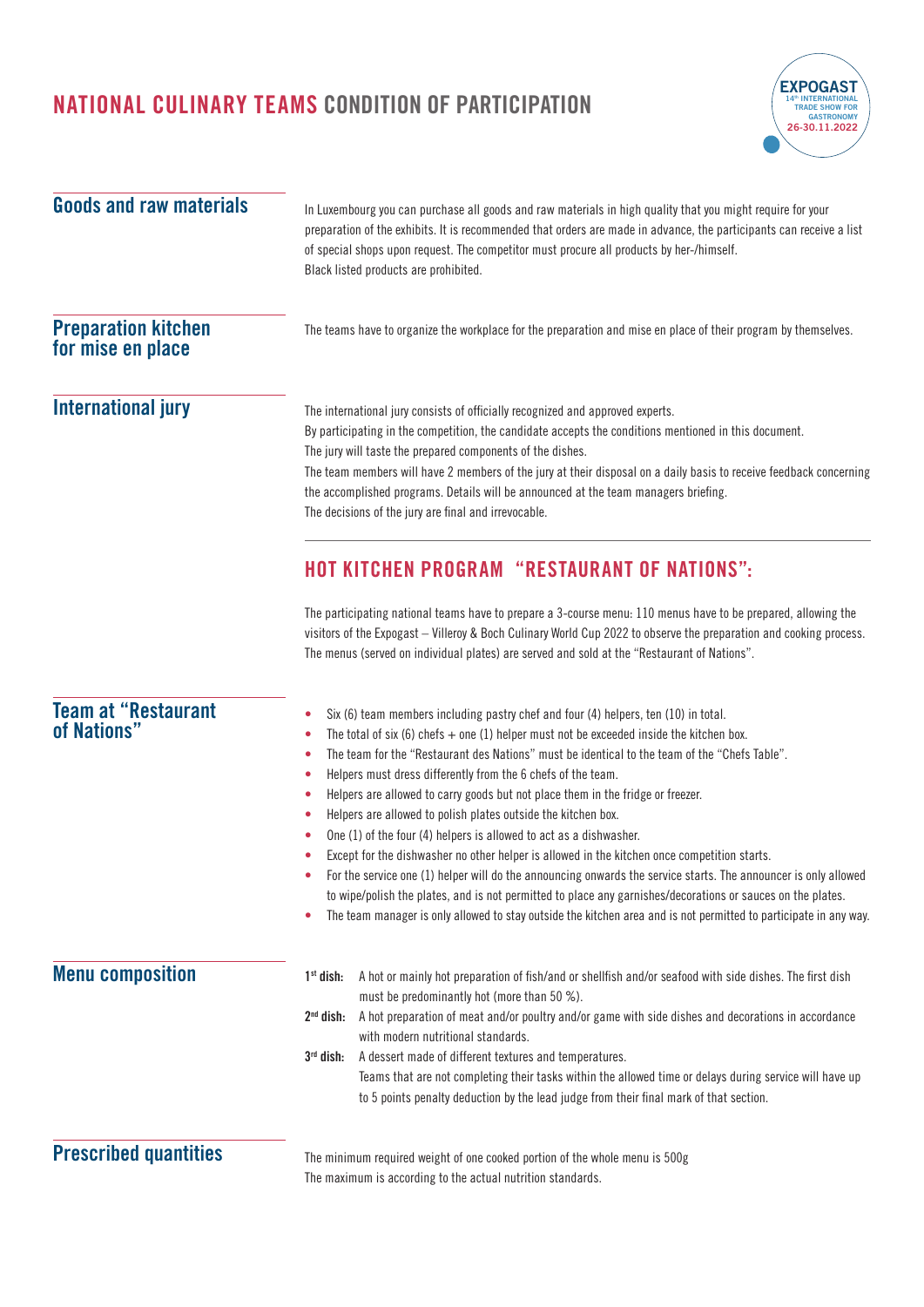

| <b>Benefits for the hot</b><br>kitchen - "Restaurant<br>of Nations" | The organizer refunds $110 \times 12$ EUR = 1320 EUR per national team of the cost of products purchased.                                                                                                                                                                                                                                                                                                                                                                                                                                                                                                                                                                                                                                                                                                                                                                                 |
|---------------------------------------------------------------------|-------------------------------------------------------------------------------------------------------------------------------------------------------------------------------------------------------------------------------------------------------------------------------------------------------------------------------------------------------------------------------------------------------------------------------------------------------------------------------------------------------------------------------------------------------------------------------------------------------------------------------------------------------------------------------------------------------------------------------------------------------------------------------------------------------------------------------------------------------------------------------------------|
| <b>Kitchen "Restaurant of</b><br>Nations"                           | The kitchen in the "Restaurant of Nations" is well-equipped and visible to the public. The national teams are<br>requested to perform in clean working clothes.<br>The porcelain for the "Restaurant of Nations" is offered by the organizer and will be presented during the drawing<br>in the first month of 2022.<br>Kitchen furniture and physical inventory must be handled with care. Each national team is liable for missing equip-<br>ment. Hygienic and accurate work will be judged as well as the state of the kitchen after cooking.                                                                                                                                                                                                                                                                                                                                         |
| <b>Electrical Equipment -</b><br><b>basic rules</b>                 | Each kitchen is equipped with ten (10) plug sockets of 220 volt. Maximum load of 10 kW must not be<br>۰<br>exceeded.<br>Additional power outlets are not allowed!<br>۰<br>An overload is controlled by fuse. It is the teams' responsibility to ensure that the electrical load is not<br>۰<br>exceeded causing a power failure. If a team causes a power failure because of power overload, they can be<br>penalized up to 10 points.<br>A maximum of eight appliances and machines can be used in the hot kitchen competition, in addition to what<br>is already supplied by the organizer.<br>The team may also bring a max of two transport boxes (GN2/1, max 180 cm height) boxes on wheels, warm or<br>۰<br>cold. Nothing on top.<br>It is not permitted to exchange equipment during the competition, unless there is a machine failure and the<br>۰<br>jury chairman approves it. |
| <b>Electrical Equipment</b>                                         | accepted in the hot kitchen "Restaurant of Nations" and "Chefs Table"<br>Induction plate<br>٠<br>Slow cooking and warm holding unit<br>۰<br>Vacuum sealers<br>۰<br>Warm temperature regulator<br>۰<br>Airbrush compressor<br>Ice cream maker<br><b>Blender</b><br>٠<br>Hand mixer<br>$\bullet$<br><b>Blast chiller</b><br>Heating unit (on wheels it will be counted as warm transport box)<br>۰<br>Microwave oven<br>۰<br>Dehydrator<br>۰<br>Pacojet<br>۰<br>Smoking unit<br>$\bullet$<br>Sous-vide circulator<br>۰<br>Pasta maker<br>۰<br>Thermomix<br>۰<br>Tabletop mixer<br>۰<br>Deep fryer<br>$\bullet$<br>Meat slicing machine<br>۰<br>Vegetable processor<br>Plate heater<br>All other equipment is prohibited.                                                                                                                                                                    |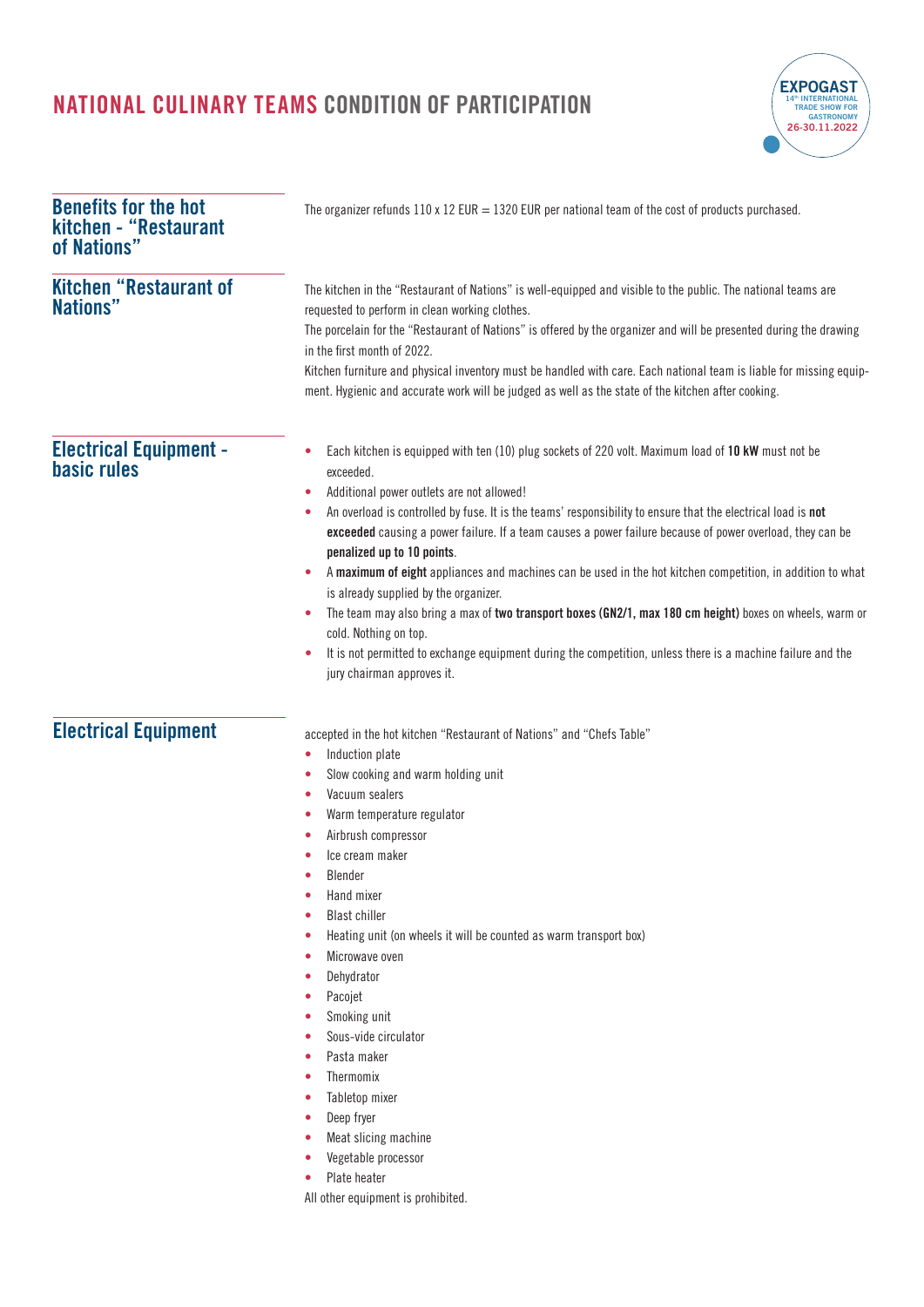

### **Mise en Place – Items, permitted to be brought for the hot kitchen program "Restaurant of Nations"**

#### Basic stock

- **•** can be brought in, but not reduced, seasoned or thickened samples for tasting (cold and hot)
- **•** bones for stock (including extra) can be brought in cut into small pieces

#### **Salads**

**•** cleaned, washed but not mixed or cut

Vegetables, fruits, potatoes, onions

- **•** cleaned, peeled, washed, raw, not cut (exception for vegetables where seeds have to be removed). For example squash, but only allowed to be cut in halves
- **•** onions can be halved to check quality
- **•** vegetables like tomatoes may be blanched and peeled

### **•** broad beans may be shelled

Vegetable/fruit pulps and purées, …

- **•** can be brought in, but not reduced, seasoned or thickened. Final sauce or coulis must be prepared on site. Samples for tasting
- **•** no glaze or concentrated juices
- **•** dried fruit / or vegetable powder permitted
- **•** dehydrated fruit or sheets permitted
- **•** vegetable ash and home-made spice mixture are permitted

Fish

**•** gutted, scaled, not filleted

Shells

**•** cleaned, raw in their shells

#### **Crustaceans**

**•** raw or boiled, not peeled

#### Meat/Poultry

- **•** deboned, not portioned, meat not trimmed, minced or ground
- **•** sausages have to be made on site
- **•** raw liver and sweetbread can be soaked in milk or cream when brought into the competition kitchen but not seasoned or marinated

### Pastry sponge, biscuit, meringue

- **•** can be brought in, but not cut, sliced or chopped
- **•** macarons cannot be brought in
- **•** meringue as a décor has to be dried on site

Decor elements

**•** must be 100 % done on site

#### Eggs

**•** can be separated, and pasteurized, but not processed in any other way

Dry ingredients

- **•** can be pre-weighted and -measured
- Flavoured oils and butter are allowed

## **Time schedule**

From 10.30 am onwards - to stock the food in the fridges.

From 11.00 to 11.30 am – teams get introduced to the use of the kitchen equipment. From 11.30 to 11.55 am - will be the mise en place check by the jury including the HACCP control sheets. From 12.00 am onwards the kitchen will be cleared for work by the chairman of the jury or his representative. From 6.00pm onwards the service starts.

Teams not completing their tasks within the allowed time or delays during service will have up to 5 points penalty deduction by the lead judge from their final mark of that section.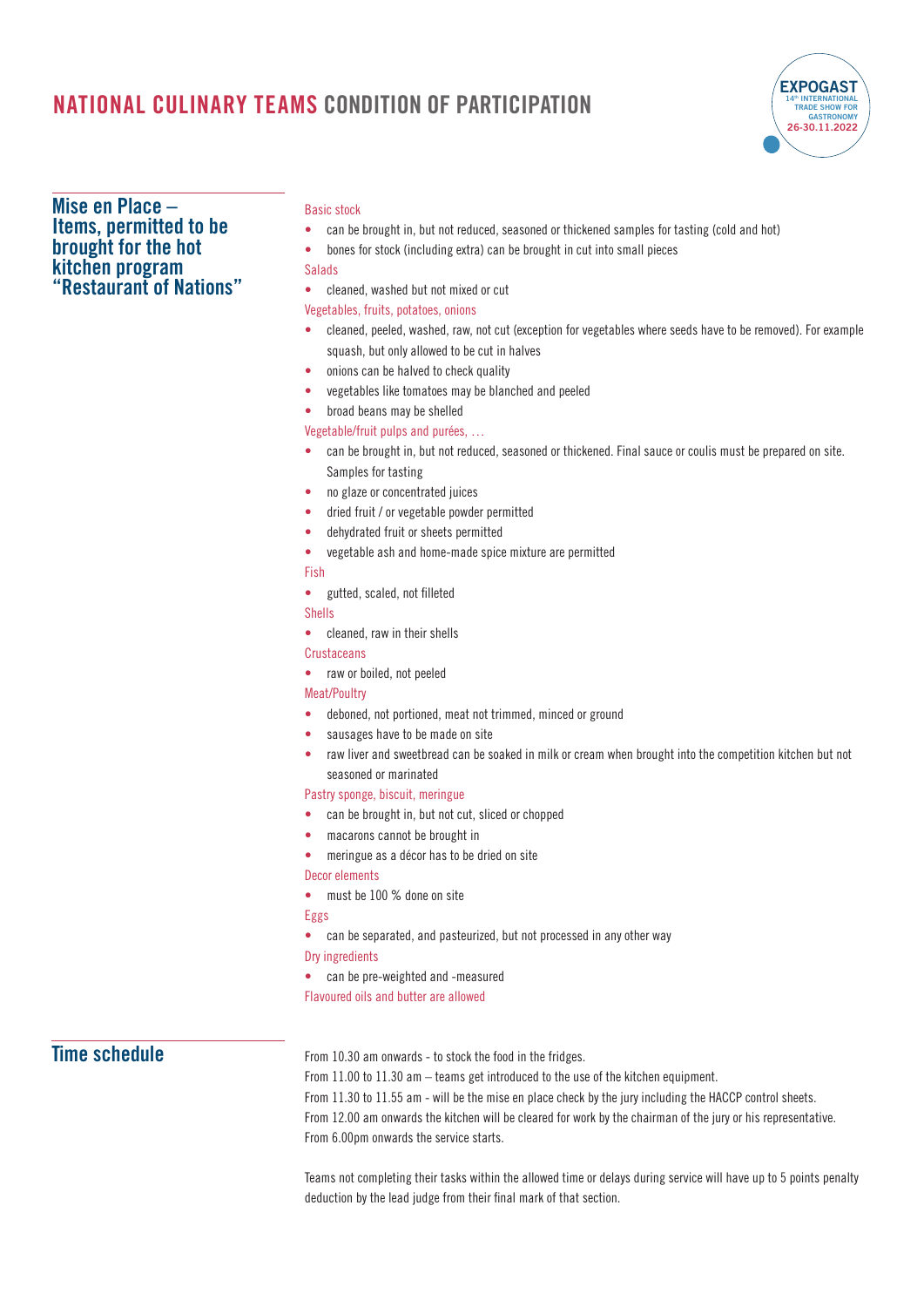

A picture of each dish from the created menu must be sent to cwc@pt.lu in the prescribed time (October 1st 2022 at the latest). The minimum size of each photo must be 2560 x 1920; minimal resolution 200 dpi. If the photos aren't sent on time the team will be deducted 10 points penalty from the total score.

## **International jury**

The international jury starts working at 10.30 am. The judging of the plates takes place during service, which means four (4) plates will be judged per service, without the team being able to determine which plates.

The served menu must correspond with the required photos.

|  |  |  | <b>Judging points</b> |
|--|--|--|-----------------------|
|  |  |  |                       |

**Sub-totals**

| $3rd$ dish                              | 100 points                         |  |
|-----------------------------------------|------------------------------------|--|
| $2nd$ dish                              | 100 points                         |  |
| $1st$ dish                              | 100 points                         |  |
| TOTAL:                                  | 100 points                         |  |
| Taste                                   | 5 points<br>10 points<br>50 points |  |
| <b>Presentation</b>                     |                                    |  |
| <b>Service</b>                          |                                    |  |
| Workflow                                |                                    |  |
| <b>Techniques</b>                       |                                    |  |
| Work skills                             |                                    |  |
| <b>Correct professional preparation</b> | 20 points                          |  |
| <b>Hygiene and Food waste</b>           | 10 points                          |  |
| Mise en place                           | 5 points                           |  |

## **"CHEFS TABLE"**

For each team a "Chef's Table" is put at its disposal at the end of the kitchen box. (Size will be announced by the end of May 2022.) In the interest of safety in the halls it is forbidden to dismantle the tables or to add one's own tables.

The only additional item allowed on the table are the menus and plinths for the plates. The diameter of the plinths must be smaller than the plates/platters they have to support.

Only the porcelain for the hot preparation (s. point 5 – menu composition) is offered by the organizer and will be presented during the drawing in the first months of 2022. All other china has to be brought by the teams themselves.

## **HOT KITCHEN PROGRAM – "CHEFS TABLE"**

The team is choosing a theme that must be reflected in the different preparations. (eg: springtime or feel the nature, …)

## **Team at "Chefs Table"**

- **•** Six (6) team members including pastry chef and four (4) helpers, ten (10) in total.
- The total of six (6) chefs  $+$  one (1) helper must not be exceeded inside the kitchen box.
- **•** The team for the "Chefs Table" must be identical to the team of the "Restaurant des Nations".
- **•** Four (4) helpers are allowed to carry goods but not place them in the fridge or freezer.
- **•** Helpers must dress differently from the 6 chefs of the team.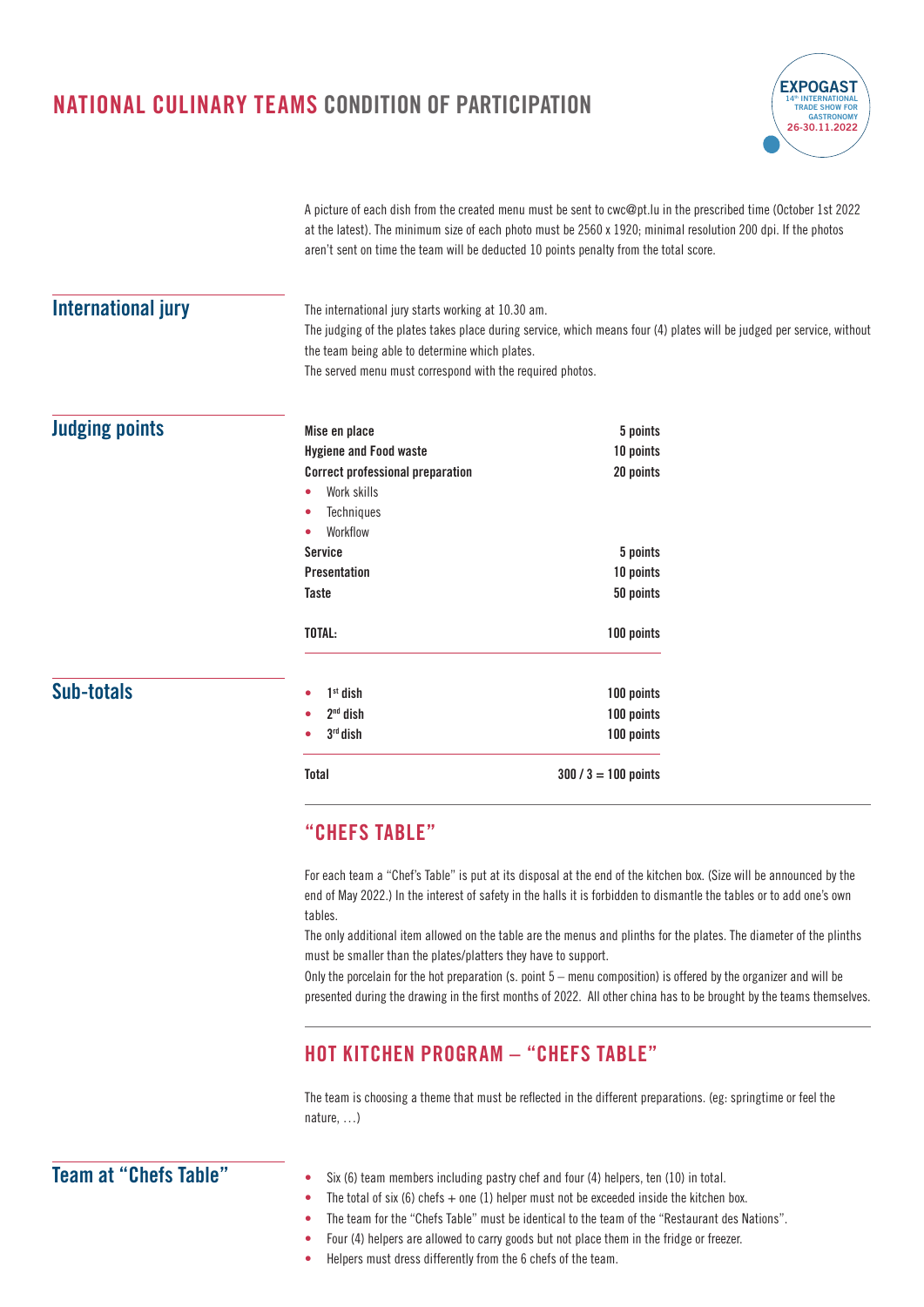

- **•** Helpers are allowed to polish plates outside the kitchen box.
- **•** One (1) of the four (4) helpers is allowed to act as a dishwasher.
- **•** Except for the dishwasher any other helper is allowed to be in the kitchen once the competition starts.
- **•** The team manager is only allowed to stay outside the kitchen and is not permitted to participate in any way

### • The serving chef, one (1) team member is responsible to assist the guests during service of the Chefs Table. **•** One (1) team member will carve/slice the remaining four (4) portions from each of the main pieces on the festive platter. **•** One (1) team member will explain the theme or the dishes to the guests. **•** Three (3) sets of menus/recipes with clear description of the theme and dishes have to be provided to the judges. **Team during the service of the Chef Table**

- **•** Set up of the table can be done by the helpers or team members.
- **•** The helper is not allowed at all to participate in the service of the food.
- **•** The Centerpiece/ Showpiece can only be handled by team members. Helpers are not allowed to assist.
- **•** The organizer will provide the waiters who will serve the guests of the Chefs Table.

## **Menu composition**

### Dips / Butter and breads (reflection of your country's traditions and specialties)

- **•** Two (2) different types of dips/butters are required to be made by the team in the kitchen and set on the table for the guests. 1 additional set will be set aside for the jury.
- **•** Bread can be pre-made and brought into the kitchen. It may be served warm, or at room temperature.

### Finger Food Cold and Hot

- **•** Four (4) different kinds of fingerfood two (2) cold and two (2) hot varieties of finger food.
- **•** Served on platters on the Chefs Table. These have to be on two (2) platters for ease of service.
- **•** Finger food needs to weigh between 10g 20g. Guests should be able to eat them in one bite. They cannot be served with any liquid/served in bowl.
- Two (2) different kinds served cold (14 pieces of each = 28), 10 pieces of each will be served to the guests and 4 pieces of each will be served to the jury
- **•** Two (2) different kinds served hot (14 pieces of each = 28), 10 pieces of each will be served to the guests and 4 pieces of each will be served to the jury

#### One (1) cold Festive platter for twelve (12) to be comprised of, fish and /or shellfish and or seafood

- **•** Two (2) various preparations of main pieces
- **•** Two (2) appropriate garnishes to accompany the main pieces
- **•** The main pieces for the buffet must have an end piece (butt piece)
- **•** The main pieces need to be cut into eight (8) portions displayed on the platter
- **•** Four (4) portions must remain on the end piece. The end piece will later be carved by a team member in front of the guests – it cannot be sliced by a helper
- **•** A minimum of two (2) accompanying sauces/chutneys, served separately
- **•** One (1) Salad served separately
- **•** The platter itself must be in one (1) piece, and appear as one unit, it must be moveable as one unit
- **•** No plates, bowls, spoons or service vessels are permitted on the platter.
- **•** Ten (10) portions will be served to the guests and Two (2) portions will be served to the jury

### One (1) 'Plant based' Intermediate Course (Plated in the kitchen)

**•** One (1) HOT plated service, combination of ingredients at the team's selection, will require a sauce and suitable garnishes.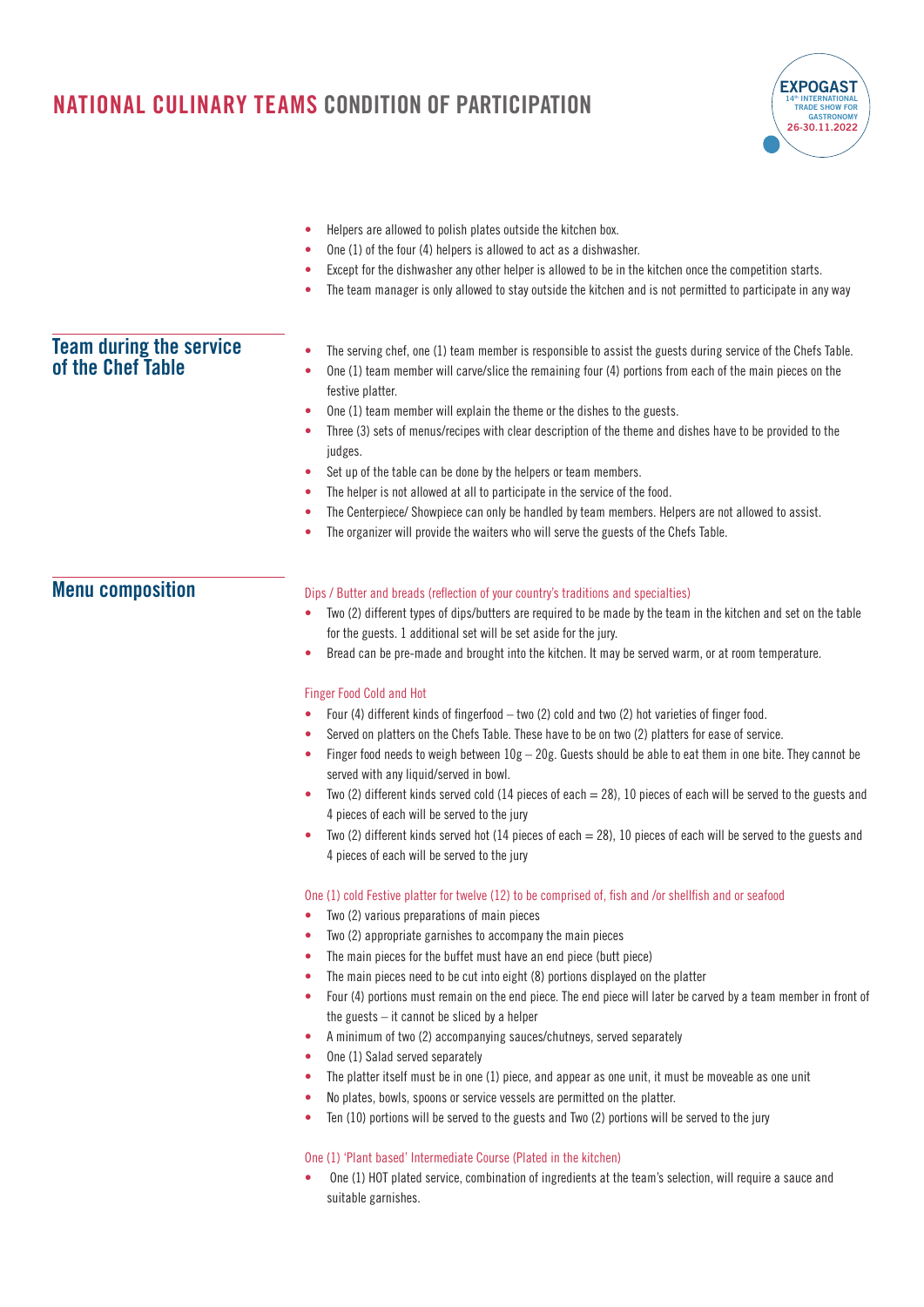

### One (1) Plated Hot Preparation main course (Plated in the kitchen)

- **•** The meat protein will be announced 3 months prior to the event
- **•** Side garnishes and decoration in accordance to modern and nutritional standards.

### One (1) plated dessert

- **•** With three (3) main components of which one needs to be hot.
- **•** Sauces and decoration are of your choice, but are not considered as a component.

### Petits-Fours

- Fourteen (14) pieces  $x$  3 varieties  $=$  42 pieces
- **•** Two varieties (2) are of the chef's choice.
- **•** One variety (1) must be vegan.
- **•** One of these three types of petits-fours must be made without the use of any molds.
- **•** The petits-fours will be displayed on a serving tray.
- **•** The petits-fours will be presented to the guests by the pastry chef.
- **•** Ten (10) pieces of each will be served to the guests and Four (4) pieces of each will be served to the jury.

#### The Centerpiece / Showpiece

- **•** Minimum height required is 50 cm, and the maximum height allowed is 60 cm. above the base.
- **•** The maximum dimensions of the base are 60 cm x 40 cm x 15 cm height, but the centerpiece may extend beyond the overall width and/or length of the base.
- **•** The showpiece should demonstrate at least 3 different techniques.
- **•** Non-edible structure or elements are not allowed in the centerpiece (except for the base).
- **•** All elements of the showpiece must be self-supporting.
- **•** The centerpiece must be completely assembled, and displayed on the table at the start of the allocated cooking time.
- Gold, silver, and bronze medals will be awarded to the 1<sup>st</sup>, 2<sup>nd</sup> and 3<sup>rd</sup> overall centerpieces.

### **The minimum required weight of one cooked portion of the whole menu is 550g**

## **Additional explanation to the menu composition**

### Rules for dip/butter

- **•** Dips have to be completely done in the kitchen
- Rules for intermediate course vegan
- **•** All products have to be vegan
- **•** Main component, sauce, suitable accompaniments

The organizer refunds 250 EUR per national team for the cost of products purchased.

## **Benefits for "Chef's Table"**

## **Mise en Place – Items, permitted to be brought for the "Chefs Table"**

### Basic stocks

- **•** can be brought in, but not reduced, seasoned or thickened
- **•** these are to be presented to the jury in cold and warm format for tasting.
- **•** bones for stock can be brought in cut into small pieces.

Salads, cleaned and washed

Vegetables and fruits cleaned, **can be cut/trimmed (any shape), BUT must be raw**

- **•** fruit and vegetable purées are permitted but must not be seasoned or finished item
- **•** no glaze or concentrated juices
- **•** dried fruit /or vegetable powder permitted
- **•** dehydrated fruit or sheets permitted
- **•** vegetable ash and home-made spice mixture are permitted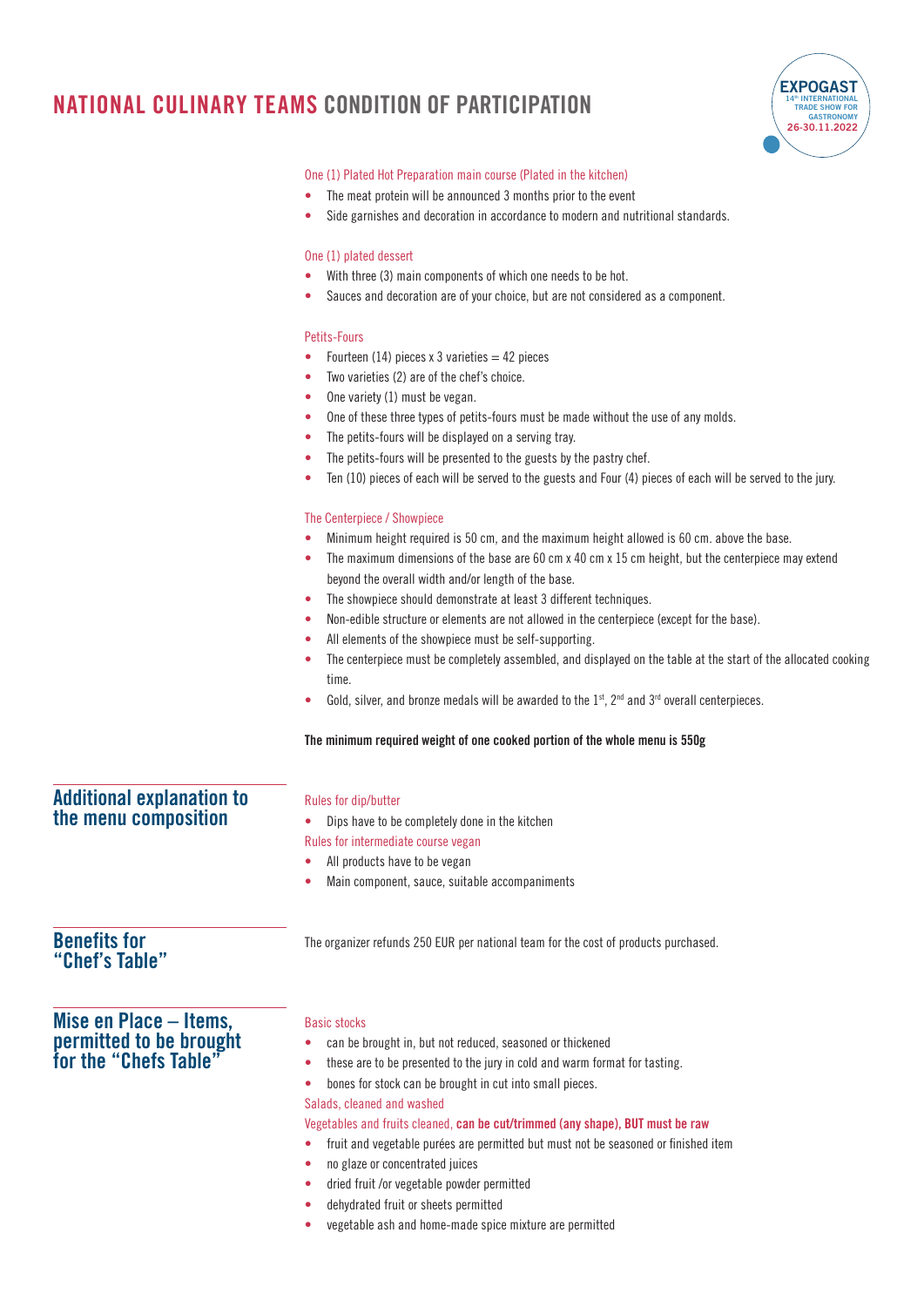

|                              | Fish must be gutted, scaled, and even can be fileted if required.                                                  |  |  |
|------------------------------|--------------------------------------------------------------------------------------------------------------------|--|--|
|                              | its allowed to bring in only the necessary quantity/piece/size used for the main piece of the showplatter.         |  |  |
|                              | Shellfish/ crustaceans - clean, raw, can be removed from their shell                                               |  |  |
|                              | Meat/Poultry/Game                                                                                                  |  |  |
|                              | deboned, trimmed but not portioned<br>۰                                                                            |  |  |
|                              | proteins cannot be brought in minced. Mincing must be done in the kitchen.<br>۰                                    |  |  |
|                              | liver and sweetbreads can be brought in soaked in milk, but not seasoned or flavoured.<br>۰                        |  |  |
|                              | smoked fish, prosciutto, chorizo, bacon, are allowed as long as they are further processed in the kitchen.         |  |  |
|                              | Pasta dough                                                                                                        |  |  |
|                              | can be flavoured and rolled into sheets, but it cannot be portioned                                                |  |  |
|                              | <b>Decor elements</b>                                                                                              |  |  |
|                              | must be 100 % done on site                                                                                         |  |  |
|                              | Eggs                                                                                                               |  |  |
|                              | can be separated, and pasteurized, but not processed in any other way                                              |  |  |
|                              | Dry ingredients                                                                                                    |  |  |
|                              | can be pre-weighted and -measured                                                                                  |  |  |
|                              | <b>Flavoured oils and butter</b>                                                                                   |  |  |
|                              | are allowed                                                                                                        |  |  |
|                              | Pastry                                                                                                             |  |  |
|                              | pastry Sponge, biscuits, not cut or stenciled<br>٠                                                                 |  |  |
|                              | macaroons or macarons need to be made on premise<br>۰                                                              |  |  |
|                              | decor elements 100% made on site<br>۰                                                                              |  |  |
|                              | titanium dioxide, metallic powders, and artificial food colors are not permitted<br>۰                              |  |  |
|                              | Centerpiece / showpiece is permitted to be brought in assembled, or in parts                                       |  |  |
|                              |                                                                                                                    |  |  |
| <b>Equipment and service</b> |                                                                                                                    |  |  |
|                              | A completely equipped kitchen will be provided by the organizer. An equipment list is sent out six (6) months<br>۰ |  |  |
|                              | prior to the competition.                                                                                          |  |  |
|                              | The team is responsible for the service in front of the "Chef's Table" (no beverages services).<br>۰               |  |  |
|                              | Cooking utensils will be provided by the organizer instance.<br>۰                                                  |  |  |
|                              | Serving utensils (sauce pans, soup bowls) have to be brought in by the teams.<br>۰                                 |  |  |
|                              | A detailed list of the provided utensils and a kitchen plan is sent out six (6) months prior to the competition.   |  |  |
|                              |                                                                                                                    |  |  |
| <b>Time schedule</b>         |                                                                                                                    |  |  |
|                              | The kitchen will be available to the teams at 12.00 am                                                             |  |  |
|                              | Mise en place and control<br>12.30 am                                                                              |  |  |
|                              | $1.00$ pm<br>Start for the practical preparations                                                                  |  |  |
|                              | Service starts at<br>$7.00 \text{ pm}$                                                                             |  |  |
|                              | Teams not completing their tasks within the allowed time or delays during service will have up to 5 points penalty |  |  |
|                              | deduction by the lead judge from their final mark of that section.                                                 |  |  |
|                              |                                                                                                                    |  |  |
| <b>International jury</b>    |                                                                                                                    |  |  |
|                              | The international jury starts working at 12.00 am.                                                                 |  |  |
|                              | Judging of plates/platters takes place during service, which means two (2) samples will be taken at the same time  |  |  |
|                              | as the guests for judging, without the team being able to determine which samples.                                 |  |  |
|                              | The served menu must correspond with the documentation including the menu, given to the chairman of the jury.      |  |  |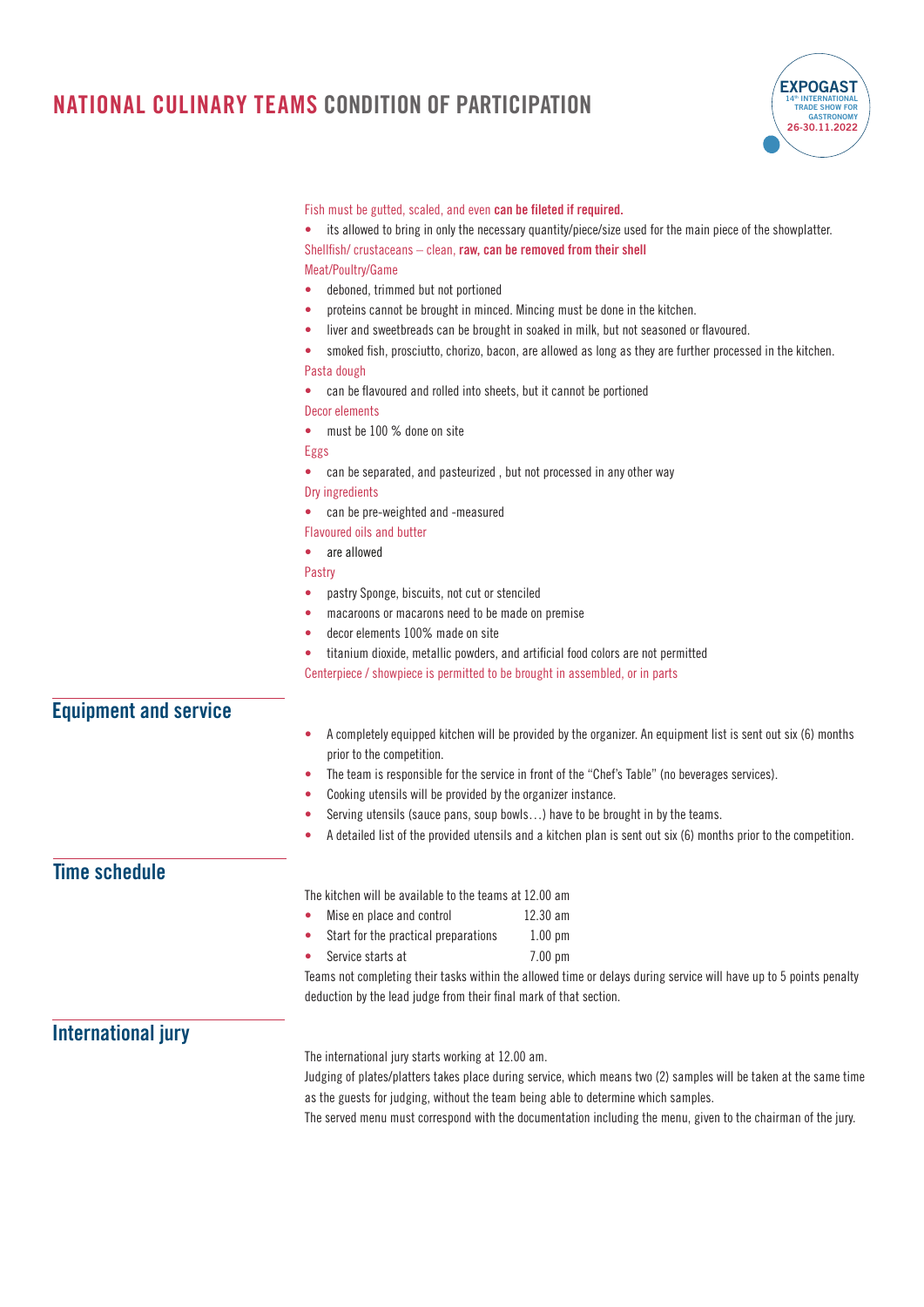

| <b>Judging points</b>        | Mise en place                                                                                                                                                                                                                                        |                      |          |  |
|------------------------------|------------------------------------------------------------------------------------------------------------------------------------------------------------------------------------------------------------------------------------------------------|----------------------|----------|--|
|                              | <b>Hygiene and Food waste</b>                                                                                                                                                                                                                        | 10 points            | 5 points |  |
|                              | <b>Correct professional preparation</b><br>20 points                                                                                                                                                                                                 |                      |          |  |
|                              | Work skills                                                                                                                                                                                                                                          |                      |          |  |
|                              | Techniques                                                                                                                                                                                                                                           |                      |          |  |
|                              | Workflow                                                                                                                                                                                                                                             |                      |          |  |
|                              | Service                                                                                                                                                                                                                                              | 5 points             |          |  |
|                              | <b>Presentation</b>                                                                                                                                                                                                                                  | 10 points            |          |  |
|                              | Taste                                                                                                                                                                                                                                                | 50 points            |          |  |
|                              | TOTAL:                                                                                                                                                                                                                                               | 100 points           |          |  |
| <b>Sub-totals</b>            | Program - Chefs table A:                                                                                                                                                                                                                             |                      |          |  |
|                              | Finger food & dips                                                                                                                                                                                                                                   |                      |          |  |
|                              | Festive platter & salad                                                                                                                                                                                                                              | 100 points           |          |  |
|                              | Program - Chefs table B:                                                                                                                                                                                                                             |                      |          |  |
|                              | Intermediate Vegan course                                                                                                                                                                                                                            |                      |          |  |
|                              | Hot main course                                                                                                                                                                                                                                      | 100 points           |          |  |
|                              | Program - Chefs table C:                                                                                                                                                                                                                             |                      |          |  |
|                              | Dessert                                                                                                                                                                                                                                              |                      |          |  |
|                              | Petits-Fours                                                                                                                                                                                                                                         |                      |          |  |
|                              | Showpiece                                                                                                                                                                                                                                            | 100 points           |          |  |
|                              | <b>TOTAL</b>                                                                                                                                                                                                                                         | $300/3 = 100$ points |          |  |
|                              | All the 3 programs have to be completed to achieve an award and an overall score for the Chefs Table<br>The decisions of the jury are final and irrevocable.                                                                                         |                      |          |  |
| <b>Equipment and service</b> | A completely equipped kitchen will be provided by the organizer. An equipment list is sent out six (6) months<br>۰<br>prior to the competition.<br>The team is responsible for the service in front of the "Chef's Table" (no beverages services).   |                      |          |  |
|                              | Cooking utensils will be provided by the organizing instance.<br>۰                                                                                                                                                                                   |                      |          |  |
|                              | Serving utensils (sauce pans, soup bowls) have to be brought in by the teams.                                                                                                                                                                        |                      |          |  |
|                              | A detailed list of the provided utensils and a kitchen plan is sent out six (6) months prior to the competition.                                                                                                                                     |                      |          |  |
| <b>HACCP</b>                 | The team must present a complete HACCP documentation with the temperature records during the mise en<br>٠<br>place and the preparation process, the transport of their food products before they have been placed in the<br>chilled transport boxes. |                      |          |  |
|                              | The team must check the temperature of the products again as soon as they are stored in the fridges of the<br>۰<br>competition kitchen.                                                                                                              |                      |          |  |
|                              | The protocols must be presented to the judges during the mise en place check and the team must provide a<br>۰<br>laser thermometer for the judges to check temperatures.                                                                             |                      |          |  |
| <b>Hygiene</b>               | The competition organizer reserves the right to disqualify any team, on decision of the lead judge, in case of                                                                                                                                       |                      |          |  |
|                              | non-compliance with the international hygiene standards.<br>Note: Worldchefs hygiene on competition and Worldchefs ethics and codes of conduct can be downloaded on                                                                                  |                      |          |  |
|                              | http://www.worldchefs.org                                                                                                                                                                                                                            |                      |          |  |
|                              | The judges will control temperature and the perfect condition of food.                                                                                                                                                                               |                      |          |  |